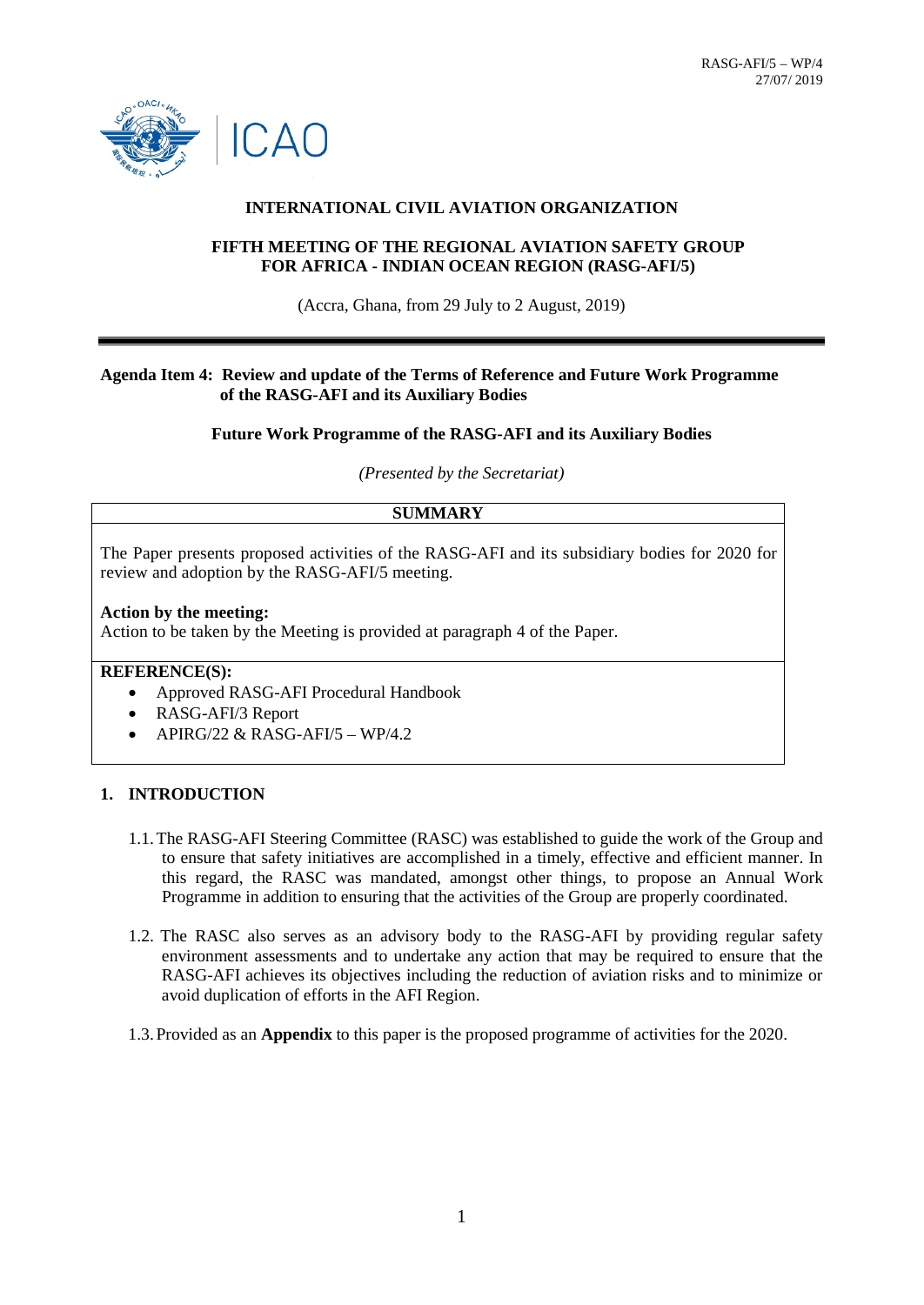# **2. DISCUSSION**

- 2.1. In line with Decision 2/5 of RASG-AFI/3 RASG-AFI Activities and Future Work programme requiring RASC to exercise flexibility, at its discretion, on the contents and frequency of its activities whilst taking into account the logical chronology and sequence for effective implementation, the proposed 2020 Activities were developed with these objectives in mind.
- 2.2.The frequency of the RASC teleconferences although scheduled as quarterly, may be held at the discretion of the RASC and the proposed programme also provides for flexibility in the frequency and manner in which the activities of the Group and its subsidiary bodies are conducted.
- 2.3.The proposed 2020 Activities cover those of the RASC, the Safety Support Teams (SSTs) and RASG-AFI regional meetings. The new working arrangement for APIRG and RASG-AFI Meetings (Joint Opening and Closing Plenaries; and parallel sessions in-between) would require an amendment to the RASG-AFI Handbook to reflect same, as well as the provisions of the 2020-2022 Edition of the GASP. This arrangement is intended to ensure proper coordination between the Groups and ensure that all safety activities at the regional and sub-regional levels are properly coordinated amongst role players to avoid duplication of efforts.
- 2.4. Although no new Significant Safety Concerns (SSCs) have emerged since 2015, the remaining one in Eritrea has been long standing and require intensified intervention. Aircraft Accident and Incident Investigation (AIG) continues to be weak generally in the region. The thinking in this respect (as well as for RSOOs) is the streamlining of regional organizations rather than their proliferation; the AFI Plan study will inform the way forward. Meanwhile, two AIG Workshops were held at Addis Ababa, Ethiopia, and Abuja, Nigeria, in August and September, 2018 respectively, to facilitate development of harmonized legislation, regulations and procedures in States. A key focus area relates to inclusion of certain items on the list of emerging safety issues for the Region, such as Remotely Piloted Aircraft Systems (RPAS); and progressive increase in EI levels in all areas for all States, taking into account the concept of High Safety Oversight Index in all functional areas.
- 2.5. In conclusion, in order to optimize resources and to ensure that the activities of the Group are effectively implemented, the RASC will continue to exercise flexibility on the contents and frequency of all planned activities whilst taking into account the immediate overall impact towards achieving the objectives of the Group.

## **3. ACTION BY THE MEETING**

- 3.1.The meeting is invited to:
	- a) Review and adopt the proposed RASG-AFI Activities for 2020 as contained in the **Appendix** to this paper; and
	- b) Provide further guidance as appropriate.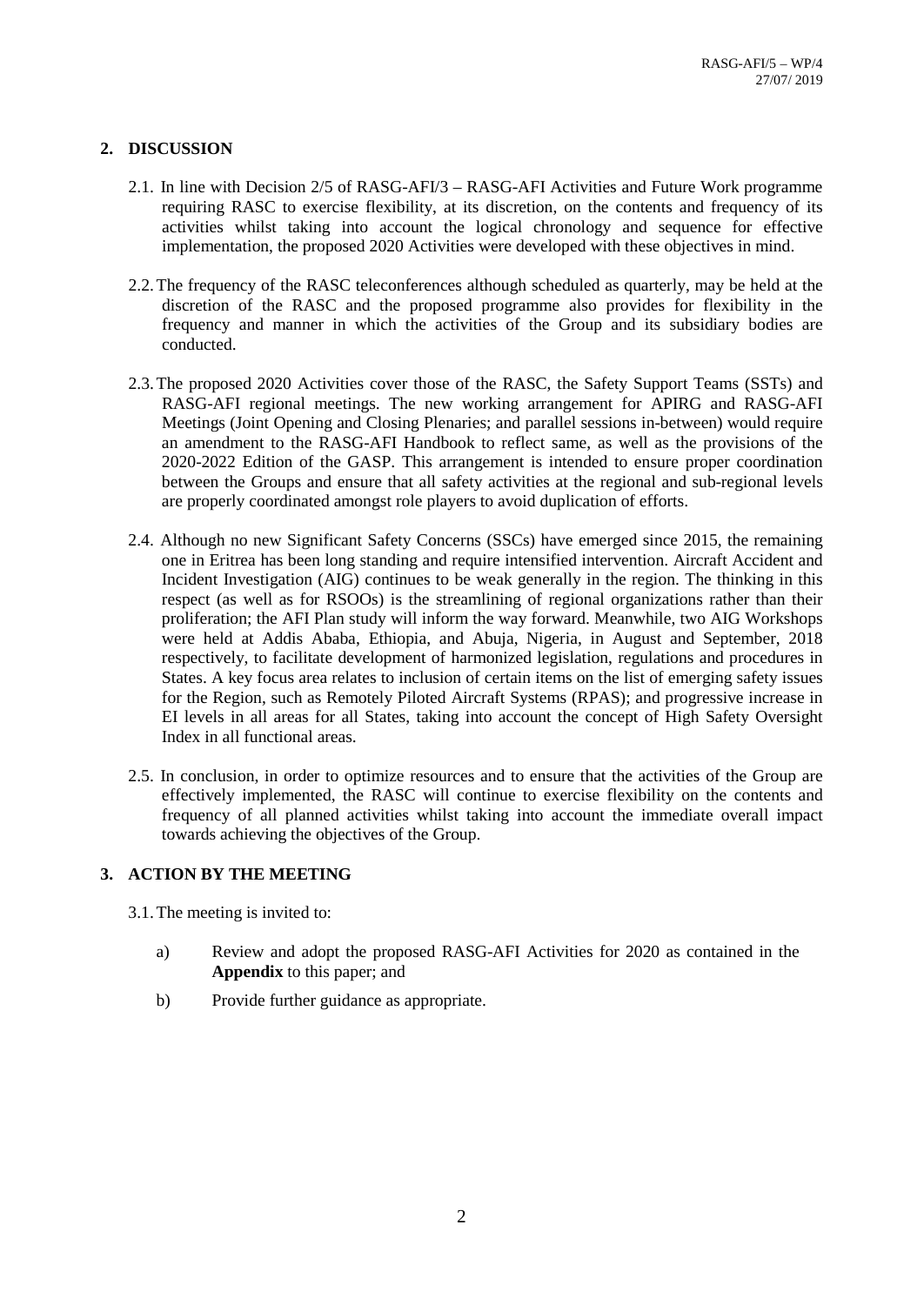# Appendix to WP/4 **FIFTH MEETING OF THE REGIONAL AVIATION SAFETY GROUP FOR AFRICA-INDIAN OCEAN (RASG-AFI/5)**

| <b>Proposed RASG-AFI Work Programme for 2020</b> |                        |                                       |                         |                                                                    |                                           |
|--------------------------------------------------|------------------------|---------------------------------------|-------------------------|--------------------------------------------------------------------|-------------------------------------------|
| <b>RASG</b><br><b>SUBSIDIARY</b><br><b>BODY</b>  | <b>ACTIVITY</b>        | <b>TARGETS/DATES</b>                  | <b>LOCATION/ STATES</b> | <b>LEADER</b><br><b>PARTICANTS</b>                                 | <b>Status of</b><br><b>Implementation</b> |
| RASG-AFI<br><b>Steering</b><br>Committee         | <b>Teleconferences</b> | Quarterly or as<br>determined by RASC | Not Applicable $(N/A)$  | Co-Chairpersons and<br><b>ICAO</b> Secretariat;<br>members of RASC |                                           |

| determined by RASC<br><b>ICAO</b> Secretariat:<br>Steering<br>members of RASC<br>Committee<br>(RASC)<br>Fifth Meeting of the RASG-AFI<br>Co-Chairpersons and<br>February, 2020<br>ICAO ESAF Office,<br>Steering Committee (RASC/5),<br>members of the RASC.<br>Nairobi, Kenya.<br>- review the status of<br>implementation of the 2019<br>Work Programme;<br>- propose amendment to the<br>RASG-AFI Handbook in<br>order to reflect the revised<br>terms of reference and<br>current working arrangement<br>of APIRG & RASG-AFI as<br>well as the provisions of the<br>2020-2022 Edition of the<br>GASP.<br><b>SAFETY</b><br><b>SUPPORT</b><br>Coordinate implementation assistance for the approved projects<br><b>TEAMS</b><br>All SSCs to be resolved<br><b>ESAF:</b><br>Ghana and South Africa<br>To assist resolve the only<br><b>Safety Support</b><br>existing SSC in the Region; and<br>Team -<br>by end of January, 2020<br>Eritrea<br>(as SST-SSC Champion<br>Significant<br>avoid emergence of new ones.<br>States) and the RASG-<br><b>Safety Concerns</b><br><b>AFI</b> Members<br>(SSC)<br>To help improve Effective<br>85% of RASG-AFI<br><b>ESAF:</b> Thirteen (13)<br>Senegal, as SST – FSO<br><b>Safety Support</b><br>Implementation (EI) of the CEs<br>States achieved the target.<br>Champion State and the<br>Team -<br>States $(40)$ to meet the<br>of a State's Safety Oversight<br><b>RASG-AFI Members</b><br>Fundamentals of<br>target of 60% EI by 31<br>Seven (7) more States to<br><b>Safety Oversight</b><br>System to 60%.<br>December, 2020<br>be targeted. | <b>RASG-AFI</b> | Teleconferences | Quarterly or as | Not Applicable (N/A) | Co-Chairpersons and |  |
|---------------------------------------------------------------------------------------------------------------------------------------------------------------------------------------------------------------------------------------------------------------------------------------------------------------------------------------------------------------------------------------------------------------------------------------------------------------------------------------------------------------------------------------------------------------------------------------------------------------------------------------------------------------------------------------------------------------------------------------------------------------------------------------------------------------------------------------------------------------------------------------------------------------------------------------------------------------------------------------------------------------------------------------------------------------------------------------------------------------------------------------------------------------------------------------------------------------------------------------------------------------------------------------------------------------------------------------------------------------------------------------------------------------------------------------------------------------------------------------------------------------------------------------------------------------------------------------------|-----------------|-----------------|-----------------|----------------------|---------------------|--|
|                                                                                                                                                                                                                                                                                                                                                                                                                                                                                                                                                                                                                                                                                                                                                                                                                                                                                                                                                                                                                                                                                                                                                                                                                                                                                                                                                                                                                                                                                                                                                                                             |                 |                 |                 |                      |                     |  |
|                                                                                                                                                                                                                                                                                                                                                                                                                                                                                                                                                                                                                                                                                                                                                                                                                                                                                                                                                                                                                                                                                                                                                                                                                                                                                                                                                                                                                                                                                                                                                                                             |                 |                 |                 |                      |                     |  |
|                                                                                                                                                                                                                                                                                                                                                                                                                                                                                                                                                                                                                                                                                                                                                                                                                                                                                                                                                                                                                                                                                                                                                                                                                                                                                                                                                                                                                                                                                                                                                                                             |                 |                 |                 |                      |                     |  |
|                                                                                                                                                                                                                                                                                                                                                                                                                                                                                                                                                                                                                                                                                                                                                                                                                                                                                                                                                                                                                                                                                                                                                                                                                                                                                                                                                                                                                                                                                                                                                                                             |                 |                 |                 |                      |                     |  |
|                                                                                                                                                                                                                                                                                                                                                                                                                                                                                                                                                                                                                                                                                                                                                                                                                                                                                                                                                                                                                                                                                                                                                                                                                                                                                                                                                                                                                                                                                                                                                                                             |                 |                 |                 |                      |                     |  |
|                                                                                                                                                                                                                                                                                                                                                                                                                                                                                                                                                                                                                                                                                                                                                                                                                                                                                                                                                                                                                                                                                                                                                                                                                                                                                                                                                                                                                                                                                                                                                                                             |                 |                 |                 |                      |                     |  |
|                                                                                                                                                                                                                                                                                                                                                                                                                                                                                                                                                                                                                                                                                                                                                                                                                                                                                                                                                                                                                                                                                                                                                                                                                                                                                                                                                                                                                                                                                                                                                                                             |                 |                 |                 |                      |                     |  |
|                                                                                                                                                                                                                                                                                                                                                                                                                                                                                                                                                                                                                                                                                                                                                                                                                                                                                                                                                                                                                                                                                                                                                                                                                                                                                                                                                                                                                                                                                                                                                                                             |                 |                 |                 |                      |                     |  |
|                                                                                                                                                                                                                                                                                                                                                                                                                                                                                                                                                                                                                                                                                                                                                                                                                                                                                                                                                                                                                                                                                                                                                                                                                                                                                                                                                                                                                                                                                                                                                                                             |                 |                 |                 |                      |                     |  |
|                                                                                                                                                                                                                                                                                                                                                                                                                                                                                                                                                                                                                                                                                                                                                                                                                                                                                                                                                                                                                                                                                                                                                                                                                                                                                                                                                                                                                                                                                                                                                                                             |                 |                 |                 |                      |                     |  |
|                                                                                                                                                                                                                                                                                                                                                                                                                                                                                                                                                                                                                                                                                                                                                                                                                                                                                                                                                                                                                                                                                                                                                                                                                                                                                                                                                                                                                                                                                                                                                                                             |                 |                 |                 |                      |                     |  |
|                                                                                                                                                                                                                                                                                                                                                                                                                                                                                                                                                                                                                                                                                                                                                                                                                                                                                                                                                                                                                                                                                                                                                                                                                                                                                                                                                                                                                                                                                                                                                                                             |                 |                 |                 |                      |                     |  |
|                                                                                                                                                                                                                                                                                                                                                                                                                                                                                                                                                                                                                                                                                                                                                                                                                                                                                                                                                                                                                                                                                                                                                                                                                                                                                                                                                                                                                                                                                                                                                                                             |                 |                 |                 |                      |                     |  |
|                                                                                                                                                                                                                                                                                                                                                                                                                                                                                                                                                                                                                                                                                                                                                                                                                                                                                                                                                                                                                                                                                                                                                                                                                                                                                                                                                                                                                                                                                                                                                                                             |                 |                 |                 |                      |                     |  |
|                                                                                                                                                                                                                                                                                                                                                                                                                                                                                                                                                                                                                                                                                                                                                                                                                                                                                                                                                                                                                                                                                                                                                                                                                                                                                                                                                                                                                                                                                                                                                                                             |                 |                 |                 |                      |                     |  |
|                                                                                                                                                                                                                                                                                                                                                                                                                                                                                                                                                                                                                                                                                                                                                                                                                                                                                                                                                                                                                                                                                                                                                                                                                                                                                                                                                                                                                                                                                                                                                                                             |                 |                 |                 |                      |                     |  |
|                                                                                                                                                                                                                                                                                                                                                                                                                                                                                                                                                                                                                                                                                                                                                                                                                                                                                                                                                                                                                                                                                                                                                                                                                                                                                                                                                                                                                                                                                                                                                                                             |                 |                 |                 |                      |                     |  |
|                                                                                                                                                                                                                                                                                                                                                                                                                                                                                                                                                                                                                                                                                                                                                                                                                                                                                                                                                                                                                                                                                                                                                                                                                                                                                                                                                                                                                                                                                                                                                                                             |                 |                 |                 |                      |                     |  |
|                                                                                                                                                                                                                                                                                                                                                                                                                                                                                                                                                                                                                                                                                                                                                                                                                                                                                                                                                                                                                                                                                                                                                                                                                                                                                                                                                                                                                                                                                                                                                                                             |                 |                 |                 |                      |                     |  |
|                                                                                                                                                                                                                                                                                                                                                                                                                                                                                                                                                                                                                                                                                                                                                                                                                                                                                                                                                                                                                                                                                                                                                                                                                                                                                                                                                                                                                                                                                                                                                                                             |                 |                 |                 |                      |                     |  |
|                                                                                                                                                                                                                                                                                                                                                                                                                                                                                                                                                                                                                                                                                                                                                                                                                                                                                                                                                                                                                                                                                                                                                                                                                                                                                                                                                                                                                                                                                                                                                                                             |                 |                 |                 |                      |                     |  |
|                                                                                                                                                                                                                                                                                                                                                                                                                                                                                                                                                                                                                                                                                                                                                                                                                                                                                                                                                                                                                                                                                                                                                                                                                                                                                                                                                                                                                                                                                                                                                                                             |                 |                 |                 |                      |                     |  |
|                                                                                                                                                                                                                                                                                                                                                                                                                                                                                                                                                                                                                                                                                                                                                                                                                                                                                                                                                                                                                                                                                                                                                                                                                                                                                                                                                                                                                                                                                                                                                                                             |                 |                 |                 |                      |                     |  |
|                                                                                                                                                                                                                                                                                                                                                                                                                                                                                                                                                                                                                                                                                                                                                                                                                                                                                                                                                                                                                                                                                                                                                                                                                                                                                                                                                                                                                                                                                                                                                                                             |                 |                 |                 |                      |                     |  |
|                                                                                                                                                                                                                                                                                                                                                                                                                                                                                                                                                                                                                                                                                                                                                                                                                                                                                                                                                                                                                                                                                                                                                                                                                                                                                                                                                                                                                                                                                                                                                                                             |                 |                 |                 |                      |                     |  |
|                                                                                                                                                                                                                                                                                                                                                                                                                                                                                                                                                                                                                                                                                                                                                                                                                                                                                                                                                                                                                                                                                                                                                                                                                                                                                                                                                                                                                                                                                                                                                                                             |                 |                 |                 |                      |                     |  |
|                                                                                                                                                                                                                                                                                                                                                                                                                                                                                                                                                                                                                                                                                                                                                                                                                                                                                                                                                                                                                                                                                                                                                                                                                                                                                                                                                                                                                                                                                                                                                                                             |                 |                 |                 |                      |                     |  |
|                                                                                                                                                                                                                                                                                                                                                                                                                                                                                                                                                                                                                                                                                                                                                                                                                                                                                                                                                                                                                                                                                                                                                                                                                                                                                                                                                                                                                                                                                                                                                                                             |                 |                 |                 |                      |                     |  |
|                                                                                                                                                                                                                                                                                                                                                                                                                                                                                                                                                                                                                                                                                                                                                                                                                                                                                                                                                                                                                                                                                                                                                                                                                                                                                                                                                                                                                                                                                                                                                                                             |                 |                 |                 |                      |                     |  |
|                                                                                                                                                                                                                                                                                                                                                                                                                                                                                                                                                                                                                                                                                                                                                                                                                                                                                                                                                                                                                                                                                                                                                                                                                                                                                                                                                                                                                                                                                                                                                                                             | (FSO)           |                 |                 |                      |                     |  |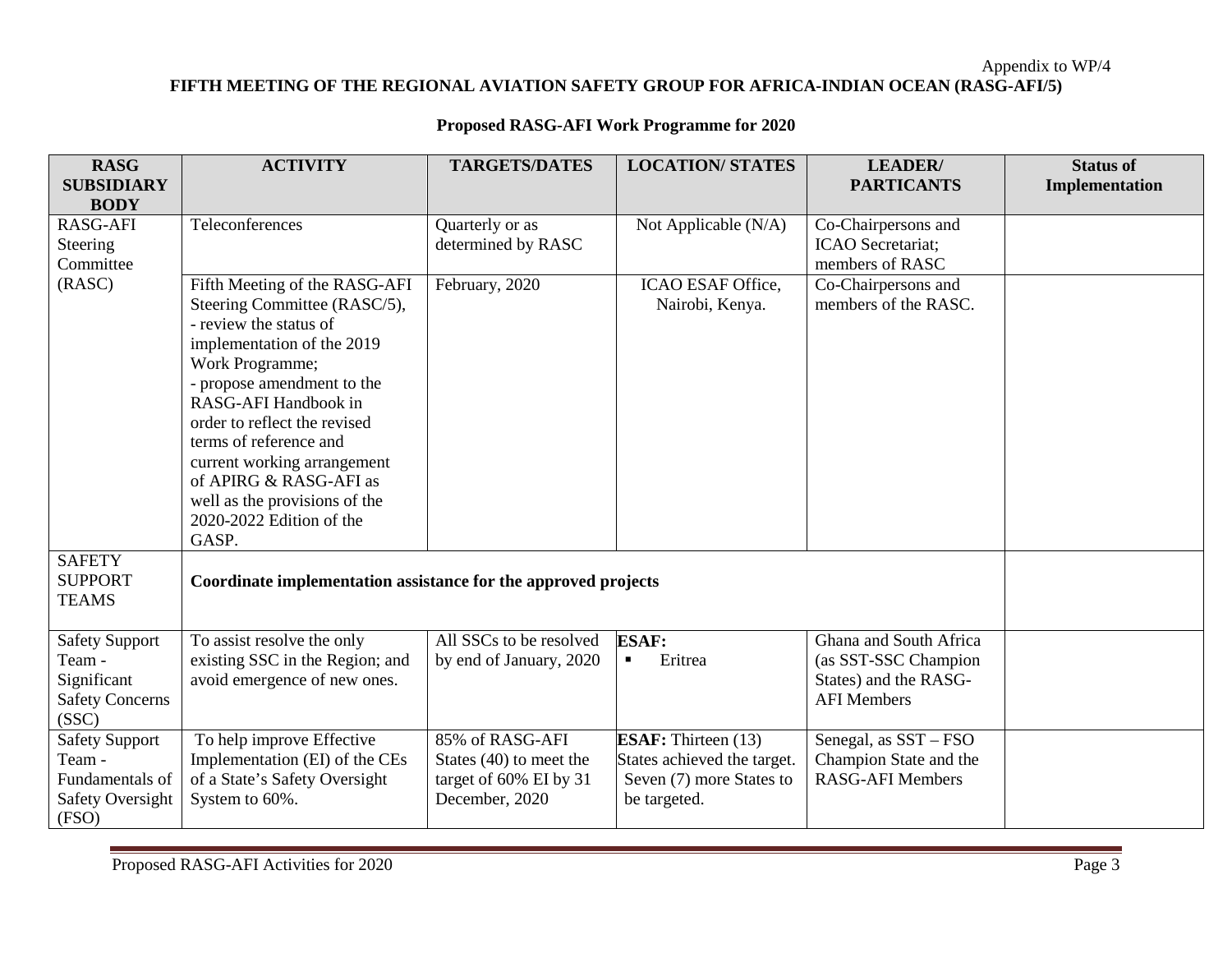Appendix to WP/4

|                       |                                                         |                                            |                                 |                                               | $1$ appointment to $1111$ |
|-----------------------|---------------------------------------------------------|--------------------------------------------|---------------------------------|-----------------------------------------------|---------------------------|
|                       |                                                         |                                            | <b>WACAF</b> : Fifteen (15)     |                                               |                           |
|                       |                                                         |                                            | States achieved the target.     |                                               |                           |
|                       |                                                         |                                            | Five (5) more States to         |                                               |                           |
|                       |                                                         |                                            | be targeted.                    |                                               |                           |
|                       | States to reach a High Safety                           | 85% of RASG-AFI                            | <b>ESAF:</b> Thirteen (13)      |                                               |                           |
|                       | Oversight Index (SOI) in all                            | States (40) to reach a                     | States achieved the target.     |                                               |                           |
|                       | functional areas (Operational,                          | High SOI in all                            | Seven (7) more States to        |                                               |                           |
|                       | Air Navigation, Support).                               | functional areas by<br>31 December, 2020.  | be targeted.                    |                                               |                           |
|                       |                                                         |                                            | <b>WACAF:</b> Fourteen (14)     |                                               |                           |
|                       |                                                         |                                            | States achieved the target.     |                                               |                           |
|                       |                                                         |                                            | Six (6) more States to be       |                                               |                           |
|                       |                                                         |                                            | targeted.                       |                                               |                           |
|                       |                                                         | 85% of RASG-AFI                            | <b>ESAF:</b> Four (4) States    |                                               |                           |
|                       | <b>States to implement State Safety</b>                 | States (40) that have met                  | have so far achieved the        |                                               |                           |
|                       | Programmes (SSP)                                        | the target of 60% EI to                    | target.                         |                                               |                           |
|                       |                                                         | complete SSP Gap                           | Sixteen (16) more States        |                                               |                           |
|                       |                                                         | Analysis by 31                             | to be targeted.                 |                                               |                           |
|                       |                                                         | December, 2020                             |                                 |                                               |                           |
|                       |                                                         |                                            | <b>WACAF</b> : Eight (8) States |                                               |                           |
|                       |                                                         |                                            | have so far achieved the        |                                               |                           |
|                       |                                                         |                                            | target.                         |                                               |                           |
|                       |                                                         |                                            | Twelve (12) more States         |                                               |                           |
|                       |                                                         |                                            | to be targeted.                 |                                               |                           |
| <b>Safety Support</b> | Two AIG Workshops to be                                 | August and September -                     | ESAF: Two $(2)$                 | Ethiopia, Cape Verde, as                      |                           |
| Team - Accident       | conducted to support                                    | to facilitate development                  | Workshops                       | <b>Champion States for SST</b>                |                           |
| Investigation         | establishment and strengthening<br>of Regional Accident | of harmonized<br>legislations, regulations |                                 | $- AIG$ ; and the RASG-<br><b>AFI Members</b> |                           |
|                       | <b>Investigation Organisations</b>                      | and procedures.                            |                                 |                                               |                           |
|                       | (RAIOs) as well as assist States                        |                                            | <b>WACAF:</b> Three (3)         |                                               |                           |
|                       | in improving %EI in AIG with                            |                                            | Workshops                       |                                               |                           |
|                       | respect to                                              |                                            |                                 |                                               |                           |
|                       | $CE - 1$ to 5.                                          |                                            |                                 |                                               |                           |
|                       |                                                         |                                            |                                 |                                               |                           |
| <b>Annual Safety</b>  | Sixth Meeting of the Annual                             | April 2020                                 | Dakar, Senegal                  | IATA and ASRT                                 |                           |
| Report Team           | Safety Report Team (ASRT) -                             |                                            |                                 | members                                       |                           |
| (ASRT)                | To draft the 6 <sup>th</sup> Edition of the             |                                            |                                 |                                               |                           |
|                       | <b>RASG-AFI Annual Safety</b>                           |                                            |                                 |                                               |                           |